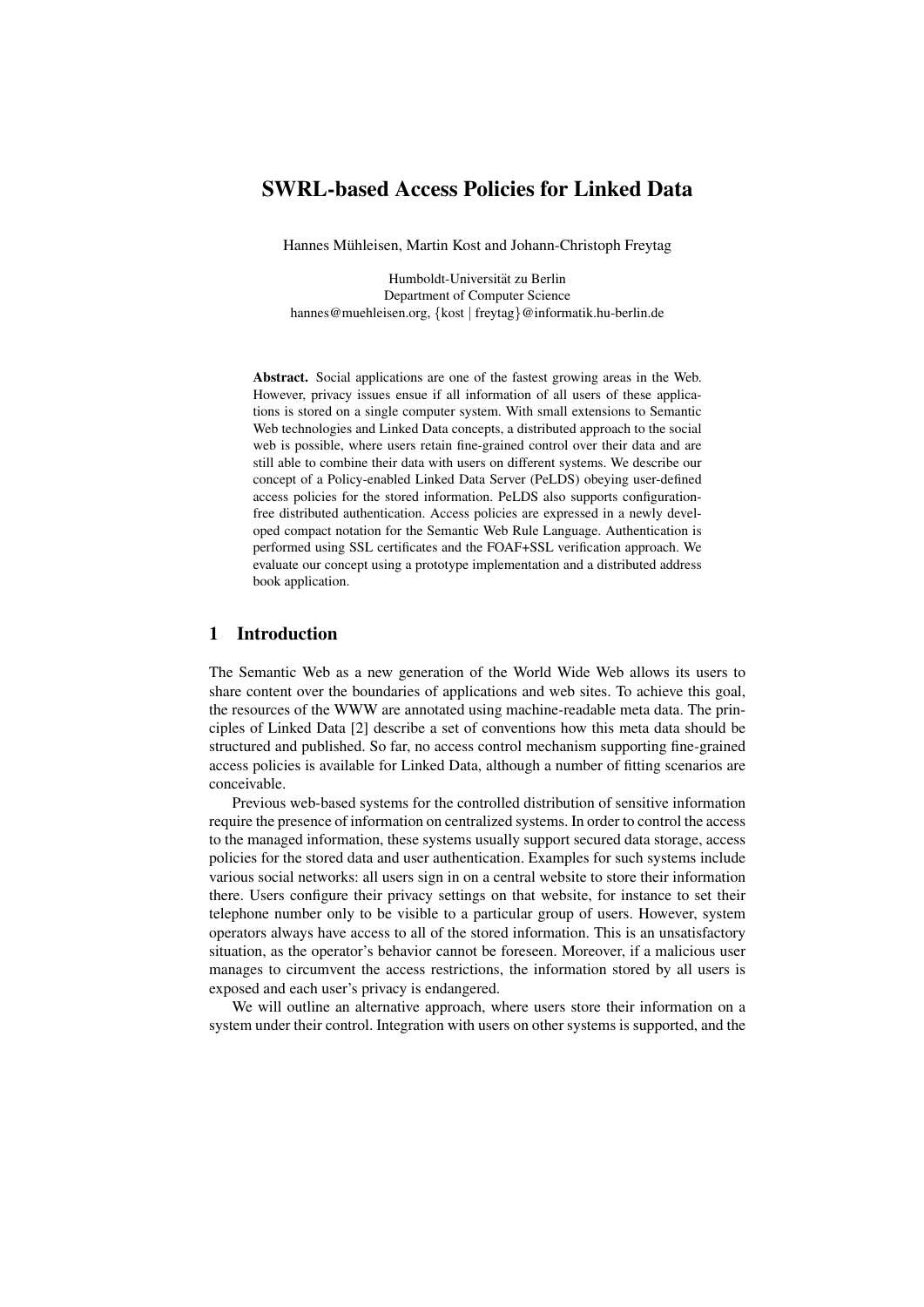access to the stored information can be controlled by the users themselves. To implement our approach, we use and combine Semantic Web technologies. We also slightly extended some technologies to enable users publishing Linked Data content to specify who is allowed to retrieve their information. This way, distributed social web applications with support for sophisticated access policies can be developed.

The rest of this paper is structured as follows: in Section 2 we describe the related work in the field of access policies for Semantic Web data, Section 3 describes the requirements to formulate access policies for RDF data. Section 4 describes our concept design of the Policy-enabled Linked Data Server (PeLDS). Section 5 shows our results in evaluating a PeLDS prototype and our demonstration application, called the "Distributed Address Book". Finally, Section 6 concludes this paper.

## 2 Related Work

Tootoonchian et al. describe a privacy management system named "Lockr" especially designed for social networks [18], thus their policy format is limited to describe required social relationships for data access. However, by using a general-purpose format such as W3C's Resource Description Format (RDF) as data format, this domainspecific problem can be handled by a more general approach. Hollenbach, Presbrey and Berners-Lee present an approach where RDF metadata is used to describe generalpurpose access policies to RDF files stored on a web server [9]. While their approach mentions the possibility of extending access control to the data model level, they developed and evaluated access policies only for atomic RDF files. Research in the area of access policy languages for RDF data is exhaustively described in an article by Duma, Herzog and Shahmehri [6]. They especially conclude on the need for fine-grained access policy languages for RDF graphs and their elements. Reddivari, Finin and Joshi developed such a language in [16] as well as an implementation of a system evaluating these access policies based on the Jena inferencing engine. Jain and Farkas follow a similar approach [11]. They also show why access policies developed for XML data representations are not applicable to RDF data. Once access policies are defined, their enforcement presents another challenging task. Abel et al. developed such a mechanism [1] using access policies and query expansion. Neither of the mentioned solutions were available as an implementation ready for usage or evaluation at the time of this writing. Additionally, Web Ontology Language (OWL) reasoning and the handling of the inferred information is not supported by these approaches. OWL and its evaluation make powerful access policies possible, as we will show later.

The language Rei [12] was considered most suitable for the task of enabling users to express their access policies for semantic web data, but focuses more on developing an ontology for policy expression than to their actual application. We therefore chose to work on a more abstract level, that is, create a policy language and evaluation methods suitable for any RDF-based access policy expression language such as Rei. At the same time, we stress compatibility to the Linked Data principles, and are thus unable to build upon concepts that require a special form of protocol or trust negotiation, for example Protune [5].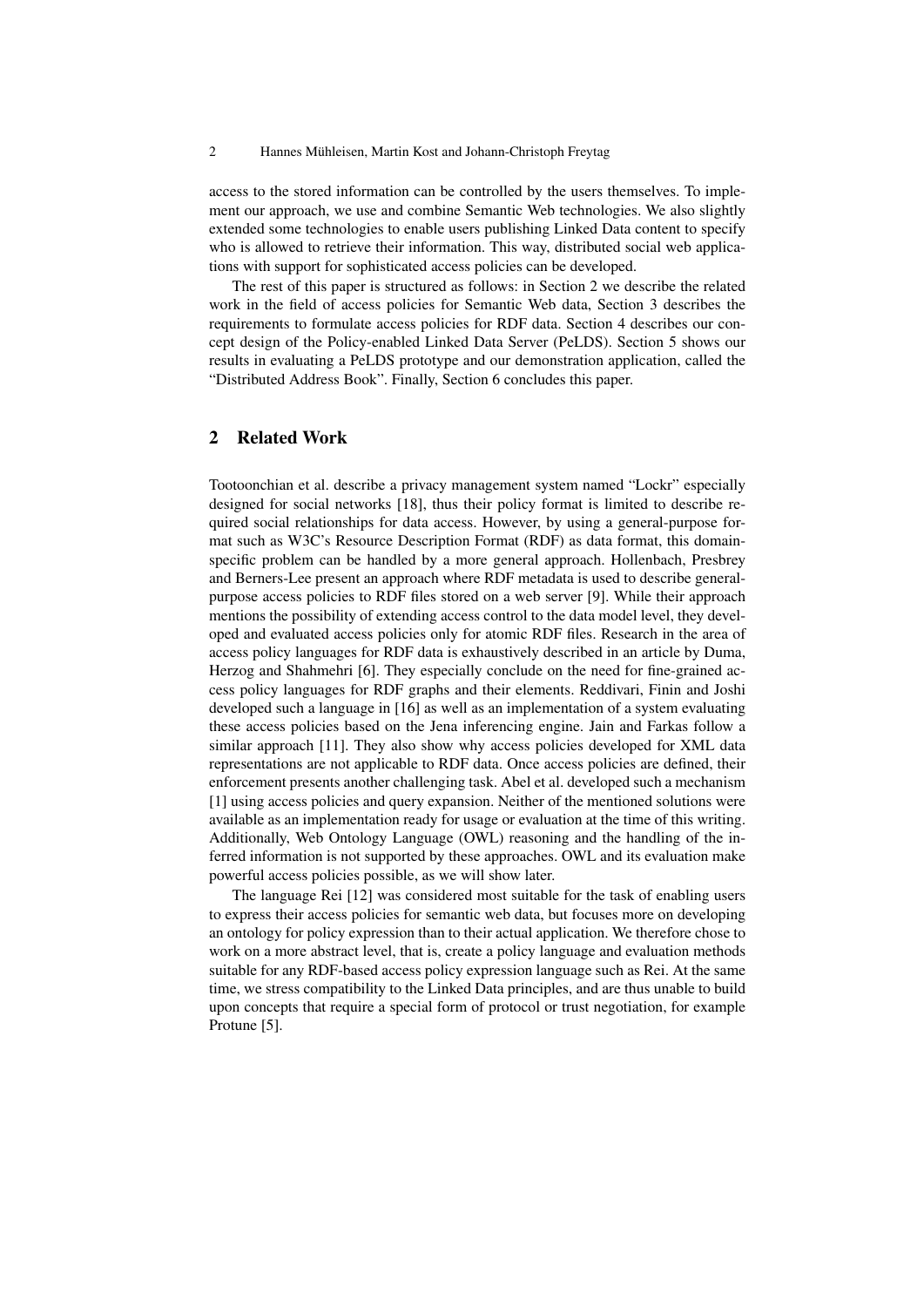The challenge of authenticating users in the Semantic Web environment is not as straightforward as in the conventional WWW, as browsing activities can require requests to multiple systems. Story et al. [17] have presented the FOAF+SSL concept for distributed authentication designed to make a distributed social web feasible.

## 3 Access Policies

The enforcement of explicit access policies can be used to limit access to data. In simple cases, these access policies consist of lists of users with access privileges. This eliminates the need for complex access policy evaluation, but only enables very crude access control. A more thorough approach allows users to specify custom access policies on various levels of expressiveness. These access policies are then used to determine which data the current user is allowed to retrieve or manipulate. Most users have an intuitive notion which information should be made publicly available, and which information should only be released to a limited group of people. Expressing intuitive access policies in a formal way rises the challenge of bridging the gap between human intuition and machine-readable definition. We begin our discussion of access policies with the definition of the term "access policy":

Definition 1. *An Access Policy is a set of rules. These rules are evaluated in order to decide whether a user is allowed to access a data object [13].*

#### 3.1 Types of Access Policies

Whereas one could always write a custom program to decide which information should be communicated, a declarative expression of access policies is commonly preferred to keep policy expression and policy evaluation apart. In general, we distinguish three different types of access policy patterns:

*Discretionary Access Control (DAC)* distinguishes between named users and named objects such as files. A mechanism allows users with access rights to a specific object to award their access rights to other users or groups of users. There is a way to limit the propagation of access rights to sub-objects. The granularity of access rights can be refined to the level of individual users and objects [13]. A well-known example for DAC is the UNIX file systems file permissions model.

*Mandatory Access Control (MAC)* requires all objects and users to be described by a global access policy. Every object and every user is annotated with a security classification level. These classification levels are organized in a hierarchical way and provide the basis to decide whether an object can be accessed. Users may only access an object, if they possess a security classification equal or higher in the security hierarchy. Users cannot award their access rights to other users [13]. Systems supporting MAC are frequently used by public authorities, for example, to control access to confidential ("classified") information.

*Role-based Access Control (RbAC)* does not distinguish between single users regarding access rights. Users are simply given a "role" according to their assignments, all access rights are bound to that role. A user can possess multiple roles. RbAC is a simplified form of MAC lacking security classification hierarchies, but derivation and composition of roles are still possible [7].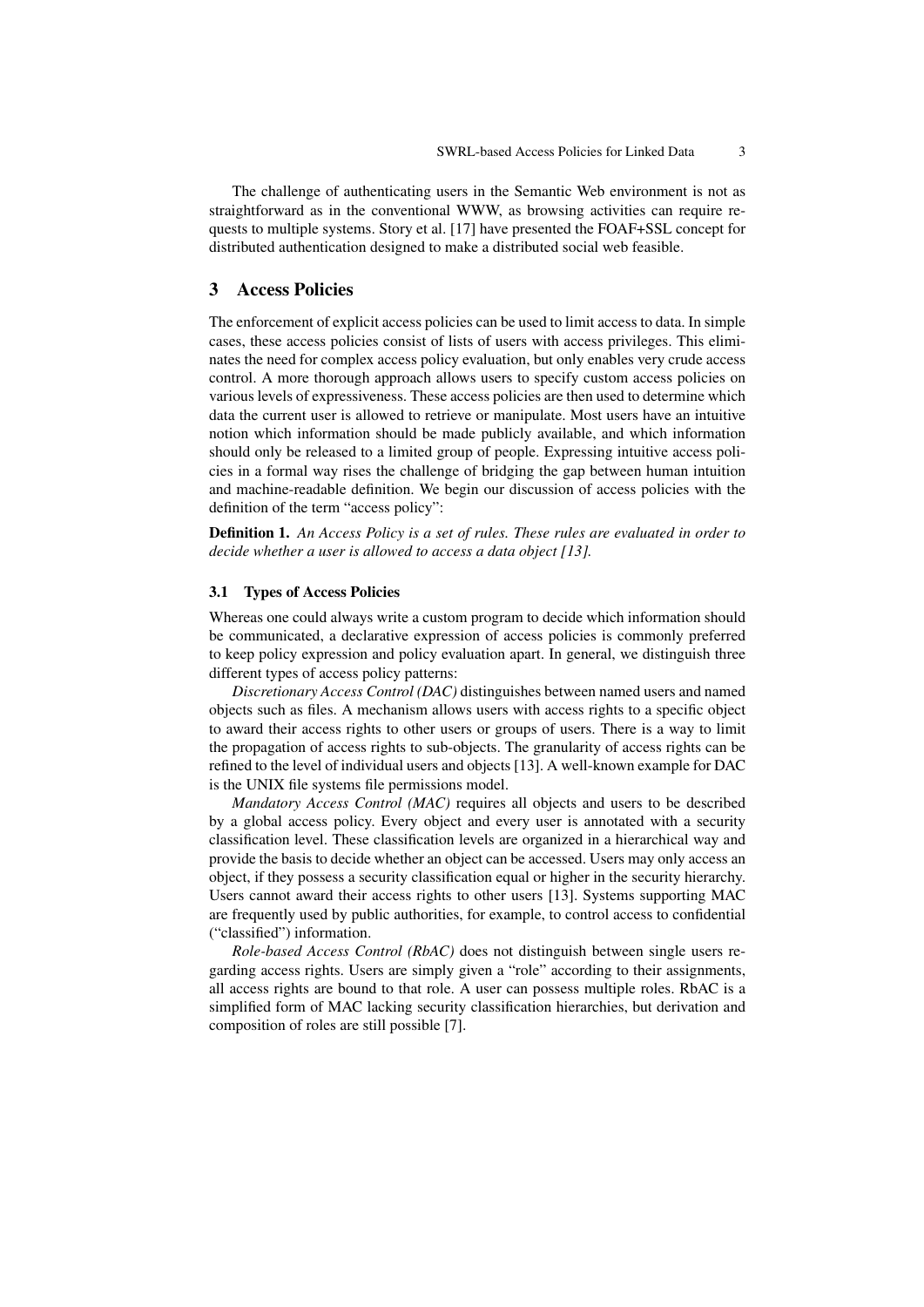#### 3.2 Data Classification

In order to express access policies for an RDF graph, the user has to describe those parts of the graph to be affected by a particular rule. This process is referred to as "classification" here. Data classifications can be defined on multiple abstraction levels of an RDF graph. We distinguish three different levels with increasing abstraction: syntactical level, data model level and semantic level. An RDF graph in its serialized form can be assigned to the syntactical level. Graphs can be decomposed into triples containing a subject, a predicate and an object element. These triples belong to the data model level. Resource descriptions, their affiliation with concepts and relationships to other resources are on the semantic level.

Data classification for RDF graphs on the *syntactical level* has been shown to be ineffective [11], mainly because serialization formats permit multiple ways of representing an identical graph. This classification level is therefore not pursued further.

Reasonable data classification for RDF graphs can be performed on the *data model level*. Triples are the smallest units to be classified. They are logically independent of any syntactical representation and can be classified easily through the usage of triple patterns. Triple patterns describe matching conditions for each triple element and can be used to select graph elements. On each request a system is able to classify (and hence control access to) every triple by evaluating all triple patterns currently present, an approach also followed in [11]. Wildcards can be used to classify a set of triples or triples with unknown values. An example for this classification is contained in Listing 1.1 within the following section.

Finally, the *semantic level* allows classification of data based on concepts defined with schema languages such as RDF Schema or OWL. This classification allows for a set of related triples to be classified by a single pattern. As the classification references the concept definition, updates to the concepts are automatically considered for classification. Resources can be classified indirectly by assigning them to a classified concept with OWL statements. One approach allowing data classification on the basis of RDFS concepts is described in [16]. However, OWL support is desirable due to its more powerful expressions for concept and property relationships, for instance transitive properties.

#### 3.3 Semantic Web Rule Language

The Semantic Web Rule Language (SWRL) is a generic rule language for Semantic Web data. SWRL rules can be evaluated by a reasoning program such as Pellet [4], KAON2 or RacerPro. SWRL rules can be represented using an RDF graph, and thus allow easy rule handling along with the RDF graphs containing the information to be protected.

SWRL rules describe implications and consist of two lists of predicates, the antecedent and the consequent part. If all predicates of the antecedent take the Boolean value *true*, all predicates in the consequent part are evaluated. The usable predicates are given by SWRL's language specification. The predicates are listed below with their conditions under which they will be evaluated to *true*:

–  $C(x)$  - A resource x is an instance of the concept C.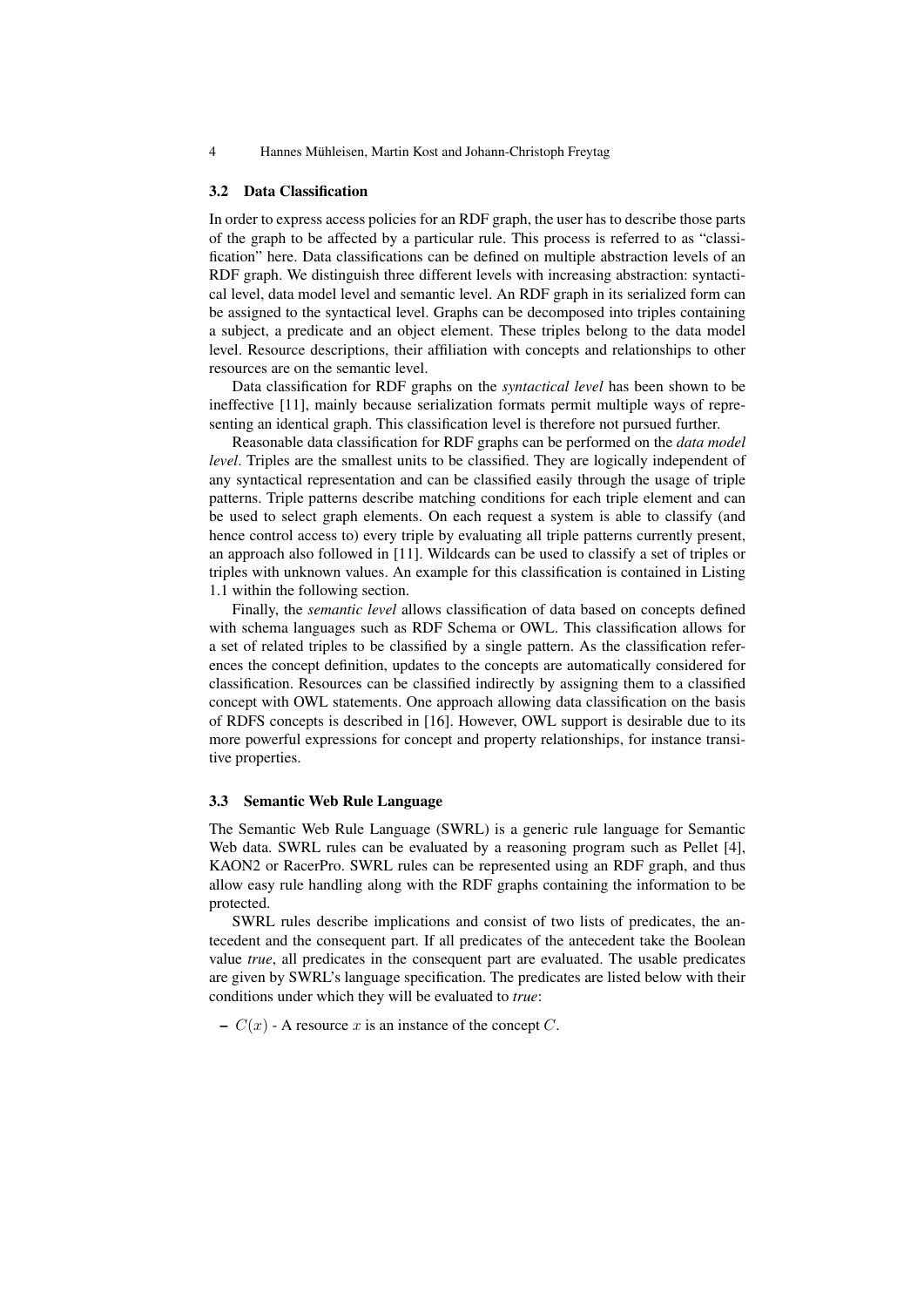- $D(z)$  The value z is of data type D.
- $P(x, y)$  The resource x has a property P with a reference to the object y.
- $Q(x, z)$  The resource x has a property Q with the literal value z.
- $sameAs(x, y)$  x and y identify identical resources.
- different  $From(x, y)$  x and y identify distinct resources.
- $-$  *builtin*( $r, z_1, \ldots, z_n$ ) The built-in function  $r$  with the parameters  $z_*$  returns *true*. A number of functions providing standard comparisons are defined by the language specification. Additional functions can be added by the user if required.

The RDF or XML representation of SWRL rules is not designed to be humanreadable, thus it is usually displayed in a Prolog-like notation [10]. However, this notation is not intended to be interpreted by a computer, thus SWRL rules are usually written using specialized programs. Our PeLDS concept uses SWRL for the expression of access policies, see Section 4.

## 4 PeLDS System Concept

The main feature for our concept of a Policy-enabled Linked Data Server is to provide a semantic storage system which allows its users to specify which elements of their RDF graphs are published to which user. This is achieved by creating a temporary view on the stored graphs that contain only those elements the querying user has been authorized to retrieve by the publishing user. The access policy is expressed in a custom policy language. This language can be used to implement all types of access policies described in Section 3. The concept can be compared to views on relations in relational databases.

The entire data stored is partitioned into *datasets* using named graphs to support multiple users. To achieve this, every triple stored is assigned to a graph identifier. This way, all triples belonging to a specific graph can be retrieved from the storage component. This mechanism is used here to achieve multi-user capabilities: storage operations require a graph identifier to be specified, and access policies as well as ownership information are bound to each single named graph.

As access policies contain rules, we have decided to use a general-purpose rule language to express our access policies. We start by introducing our descriptive access policy language PsSF based on SWRL, then we describe the algorithms for policy evaluation, and we finish with a description of the various operations provided by PeLDS.

#### 4.1 Policy Language PsSF

Access policies are described as a set of rules defining access conditions for each dataset stored on the server. Users publishing data on the system can define an access policy for each dataset they have created. The system guarantees the enforcement of a valid policy during each operation involving this dataset. To facilitate the easy description of access policies, we have developed a short notation for policies and rules we call "Prologstyle SWRL Format (PsSF)". Each rule consists of a label, a rule antecedent describing the condition under which the rule is satisfied and a consequent. Both the antecedent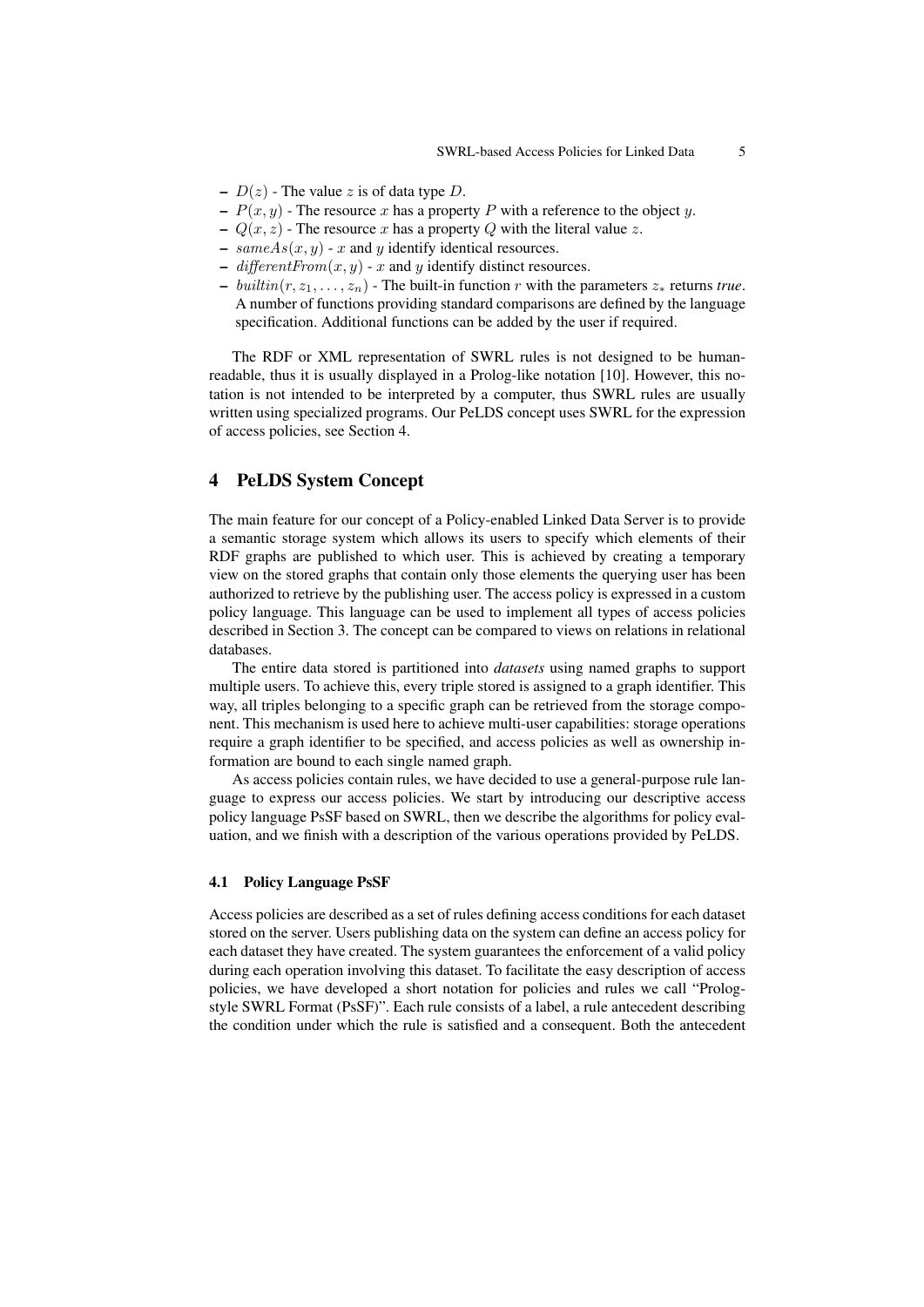and the consequent contain a collection of predicates joined by the logical *AND* condition. In addition to all of SWRL's predicates described in Section 3.3, PsSF supports three predicates enabling data classification on the identified levels. These classification predicates can only be used in rule consequents.

- *permit triple(subject,predicate,object)* Access to all triples matching the parameters *subject*, *predicate* and *object* is permitted. All parameters may be replaced with the wildcard character ∗.
- *permit resource(resourceUri)* Access to the resource with the identifier *resource-Uri* is permitted. The wildcard ∗ can be used to enable access to arbitrary resources (e.g. the complete dataset). This predicate is merely a special case of the first one.
- *permit instance(conceptUri)* Access to all instances of the concept identified by *conceptUri* as well as all instances of derived concepts is permitted.

Each access rule can be defined according to different types of access. Currently, we only distinguish query and update actions. Conditions have to be expressed in a positive fashion, negation is currently not supported for decidability reasons [14]. The rule syntax is described in detail with examples in [15]. Using this syntax, users can specify their access policies.

Listing 1.1 gives an example of a PsSF rule. The rule expresses the following notion: the user Horst is permitted to access Anna's phone number. The rule is labeled *phoneRule* and contains two antecedent predicates. The first predicate specifies the *?action* resource to be an instance of the concept *QueryAction*, the second predicate requires the *actor* resource to have http://example.com/horst as the value for its *actor* property. The consequent consists of a data classification predicate covering all triples with resource http://example.com/anna, property ex:phone, and arbitrary values.

phoneRule: QueryAction (? action) && actor (? action, http://example.com/horst)  $\Rightarrow$  p e r m it\_triple (http://example.com/anna,ex:phone,\*);

#### Listing 1.1. Example PsSF rule

#### 4.2 Policy Schema and Evaluation

We have developed a simple OWL schema to describe the actions performed on the stored datasets and make query meta data accessible for PsSF rules. Three main concepts are defined: *Action* for query-related meta data, *Rule* to model single rules as a part of access policies, and *TriplePattern* for defined data classifications. The concepts *UpdateAction* and *QueryAction* are derived concepts to model the different interaction types. Each action holds a user identifier and a one-to-many relationship to the rules defined by the access policy. Each rule contains a reference to its data classifications within the TriplePattern instances.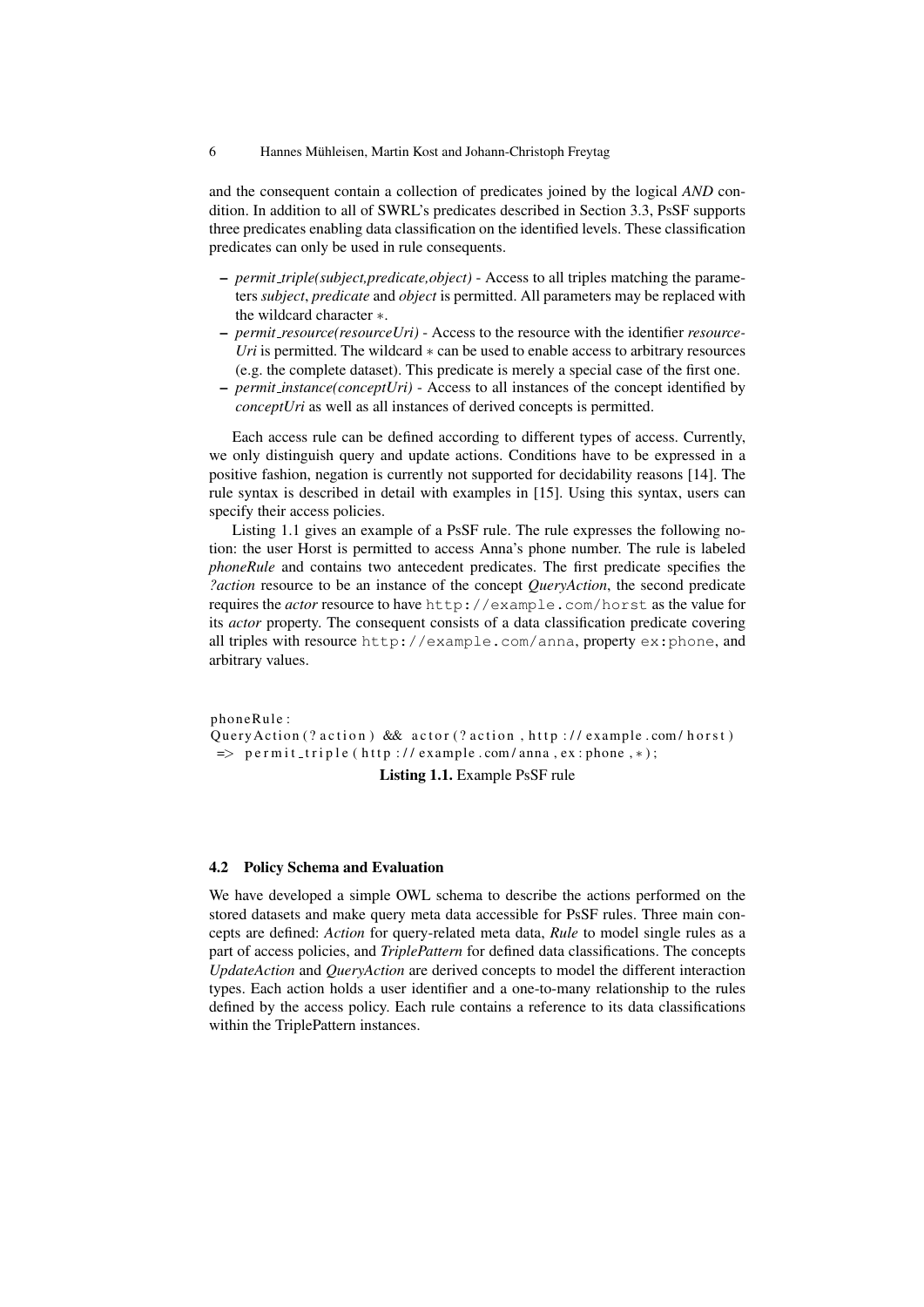

Fig. 1. Query data flow for PeLDS

An RDF graph containing the appropriate instances of the described schema is created for every request and merged with the affected dataset according to the defined access policy. Each rule from the access policy is attributed with an additional consequence to add the rule identifier to a global list of matched rules. If such a rule matches due to sufficient access rights for the current user, it will be added to this list. A reasoner performs rule evaluation by reasoning on the defined OWL and SWRL rules. PeLDS is then able to determine the data classifications defining the graph elements the current user is authorized to retrieve.

Based on an empty result graph, the requested dataset is loaded into memory and the access policy is translated into instances of the policy schema and is added to the dataset. The list of rules is evaluated for the information present in the dataset together with the user identity given in the Action instance. If a rule matches, every triple matching the data classifications contained in the rules consequence predicate list is copied from the dataset to the result graph. The user's query is now executed on the result graph, and the query results are sent back to the user. This process is depicted in Figure 1: a secured graph containing various resources is queried. The specified access policy allows access to all triples with resource *R1* and property *P1* and all triples with the property *P4*. Hence, the triples (*R1*,*P1*,*R3*) and (*R1*,*P4*,"StringA") form the temporary graph view authorized for the current user. The user's query for the value of the property *P4* on the resource *R1* can then be answered with the corresponding element of the graph view.

#### 4.3 Encrypted Communication and Authentication

The Linked Data principles include the principle of dereferencing: resolving a URL found as an identifier within an RDF graph yields another RDF graph describing the resource identified by this URL. To implement arbitrary dereferencing, authentication cannot be based on shared secrets, as any URL may appear within an RDF graph. As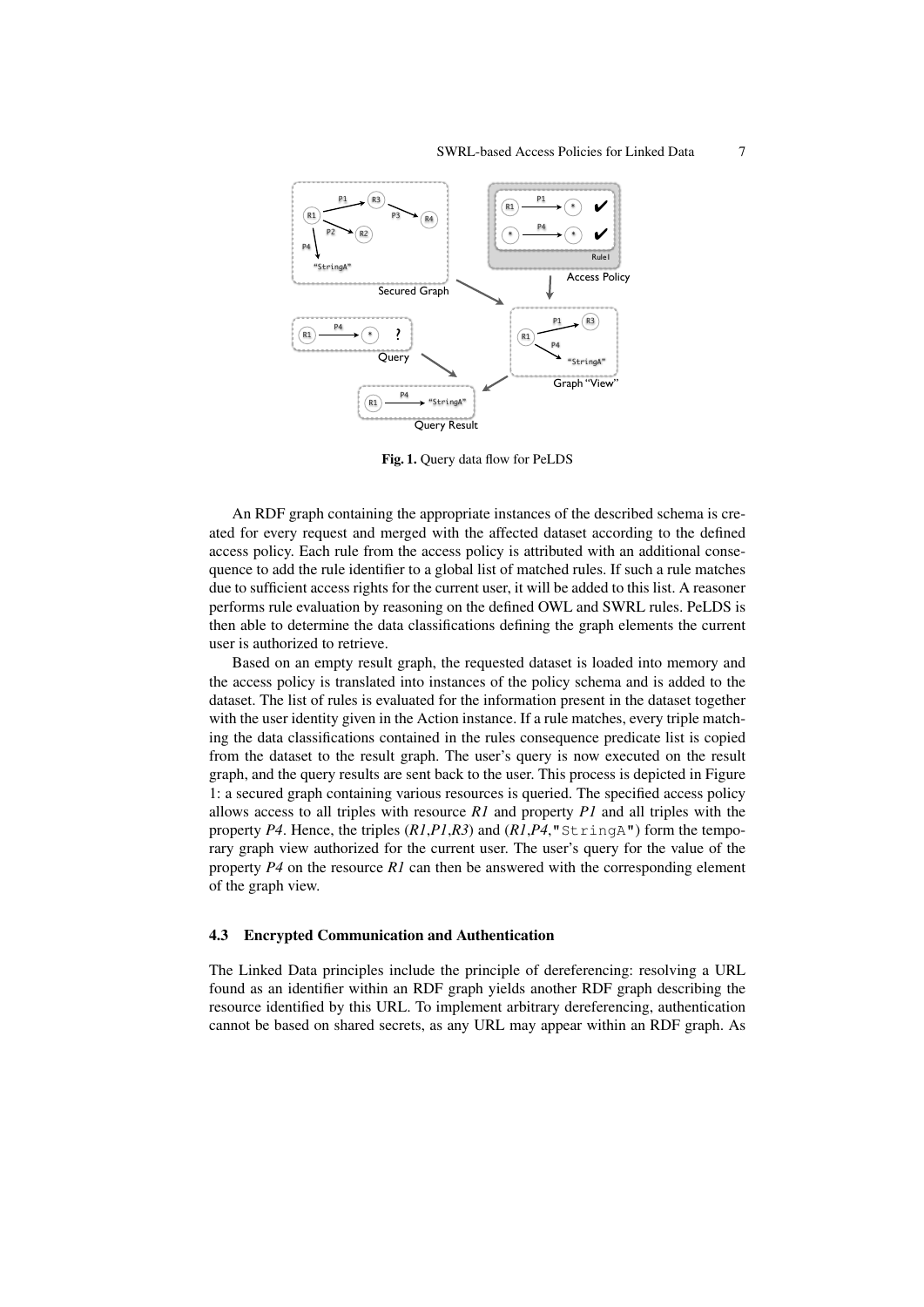a consequence, user name/password or local trust settings for certificates are neither an elegant nor a scalable solution.

We use the HTTP Secure Protocol (HTTPS) for communication as well as certificate exchange and the approach presented by Story et al. [17] to validate SSL client certificates: The URL describing the user making a request is included within the SSL client certificate used to sign the HTTP request to an HTTPS server. Dereferencing this URL yields an RDF graph containing RDF triples defined by the Friend-of-a-Friend (FOAF) vocabulary. This graph also contains meta information about the cryptographic key used to sign the request, which is only available to the owner of the specific key. For RSA keys, this is the modulus and exponent of the private key. The server receiving the request is now able to verify whether this request was issued by the person controlling the URL included in the certificate, which is sufficient to identify the requesting user. This authentication mechanism does not rely on a global trust system or local settings. The concept can be used to authenticate Linked Data clients in a safe manner. Even though we have chosen FOAF+SSL due to its use of Linked Data, other authentication solutions such as OpenID could also be used and integrated.

#### 4.4 Interface and Operations

To maximize compatibility to existing software components, the PeLDS API was designed to be as consistent as possible regarding existing standards for handling RDF graphs. Additional API operations were added to enable policy management. In total, four main operations were identified: policy update, data update, data query, and dereferencing. Users are assumed to be authenticated and identified through their URLs. Datasets are generally created if the update operation is given an unknown graph identifier, they are then annotated with the URL identifying the user issuing the corresponding operation and thus "owned" by this user.

Policy Update - *reponseCode = updatePolicy(datasetUri, policy)*

Only the dataset owner may specify the access policy. The dataset URI has to be specified along with an access policy detailing which parts of the dataset should be disclosed. The new access policy is stored if it is syntactically correct according to the PsSF language specification [15], and the corresponding response code is returned to the user. Any existing access policy is overwritten.

## Data Update - *reponseCode = updateData(datasetUri, update)*

RDF graphs can be uploaded, changed and deleted. This is facilitated using an update statement describing which graph elements to change. This is preferable to sending the entire graph for each update operation, as less graph elements have to be communicated. If the dataset owner issues an update, it is approved without further action. If another user tries to update the dataset, all changed graph elements have to be approved by the corresponding access policy. An update is only stored to persistent storage if no error has occurred.

### Data Query - *result = queryData(datasetUri, query)*

An RDF graph (or parts of it) stored on a PeLDS instance are retrieved using a query language. The user has to specify a dataset identifier and a query. The query is executed on the elements the authenticated user is authorized to see by the access policy present for the requested dataset. This process was described in Section 4.2. The query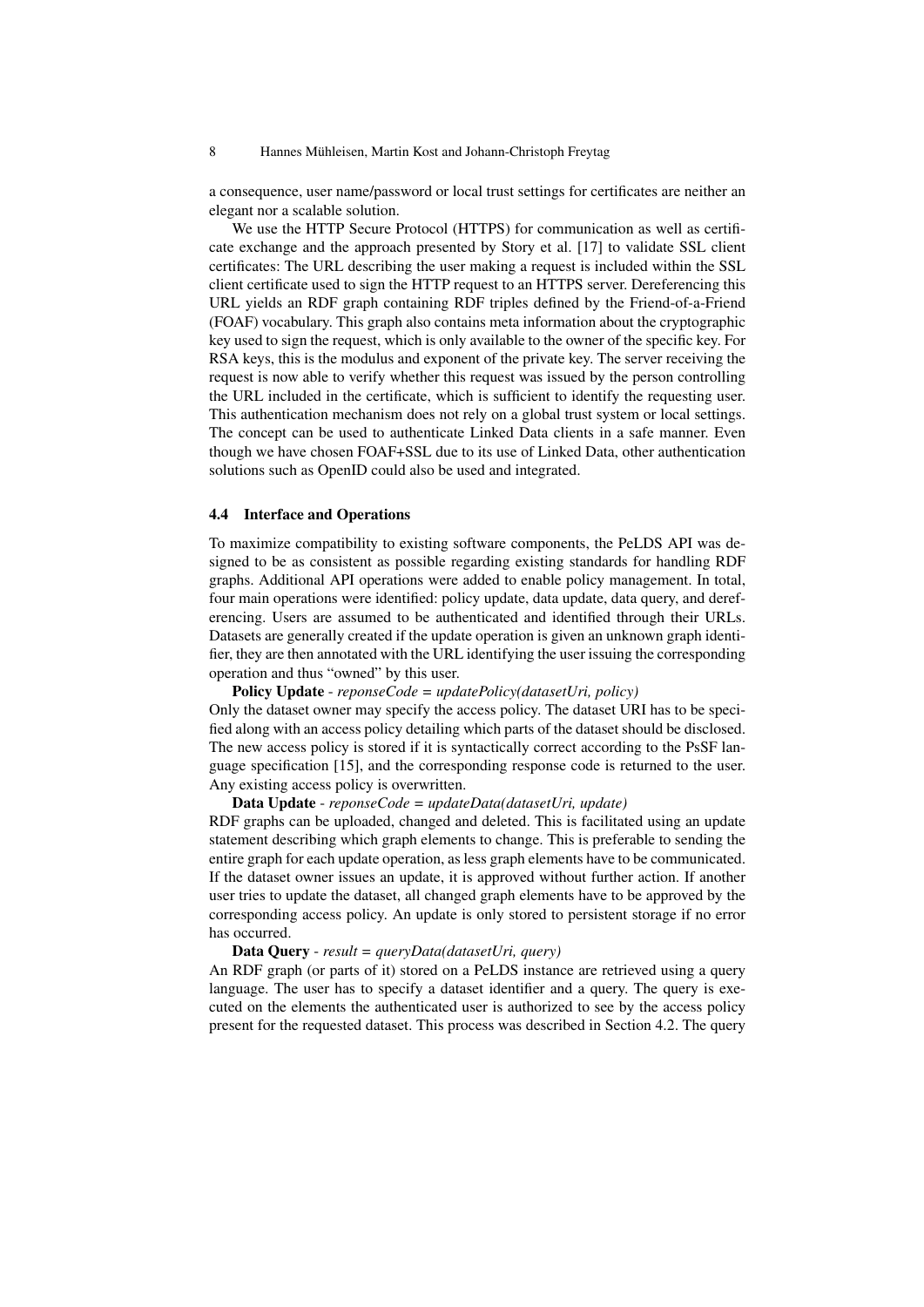is expressed in a query language suitable for querying RDF graphs. The result value contains authorized graph elements from the specified dataset matching the query. If the specified dataset does not exist, no error is returned, because the awareness of the existence of a dataset can already be sensitive information. If no access policy is set for the dataset, only the dataset owner may issue queries to it. To achieve compatibility with existing software packages, authentication is optional for this operation.

Dereferencing - *result = dereference(resourceUrl)* In order to fulfill the Linked Data requirements, PeLDS must be able to deliver an RDF graph further describing a resource with only a given URL which may be described in any dataset. This operation takes a resource identifier in URL form as argument. The operation looks up all datasets containing graph elements describing the resource and evaluates their access policies. It then delivers a result containing graph elements describing this resource, if a) elements describing this resource are stored and b) the authenticated user is authorized to view a subset of these elements. Similar to the query operation, authentication is optional here.

## 5 Evaluation

We have implemented a prototype of the PeLDS system described in Section 4 as a Java application. All operations are performed using the HTTP protocol. This prototype supports all specified API operations and is able to evaluate the PsSF access policy format for each stored dataset, thus satisfying the identified functional requirements. Policy evaluation and OWL reasoning is performed by the Pellet reasoning program [4]. W3C standards are obeyed and supported where applicable, for example the SPARQL query language, the SPARQL results format, the various RDF serializations like RDF/XML and N3, the SPARQL HTTP protocol, and the SPARQL/Update update language. In this section, we evaluate system security, system performance, and describe the distributed address book we have implemented as a demonstration application on the basis of the PeLDS prototype.

#### 5.1 System Performance

Determining the system performance for our prototype is not an obvious task, as the only comparable system mentioned in [16] is not available for testing. However, systems supporting a subset of PeLDS' features are available, hence we were able to test such a system for comparison. The SPARQL server Joseki [8] supports querying and modification of RDF storage systems over an HTTP interface and data separation in multiple datasets, but not evaluation of access policies. Joseki was backed by the triple store Jena TDB and - optionally - the reasoning program Pellet [4] for OWL inference. The test was intended to show the additional effort required for the evaluation of our access policies.

To make query results comparable for all test runs, a special access policy was installed in the PeLDS prototype allowing read and write access to the stored data without any authentication. The test data generator included in the Berlin SPARQL Benchmark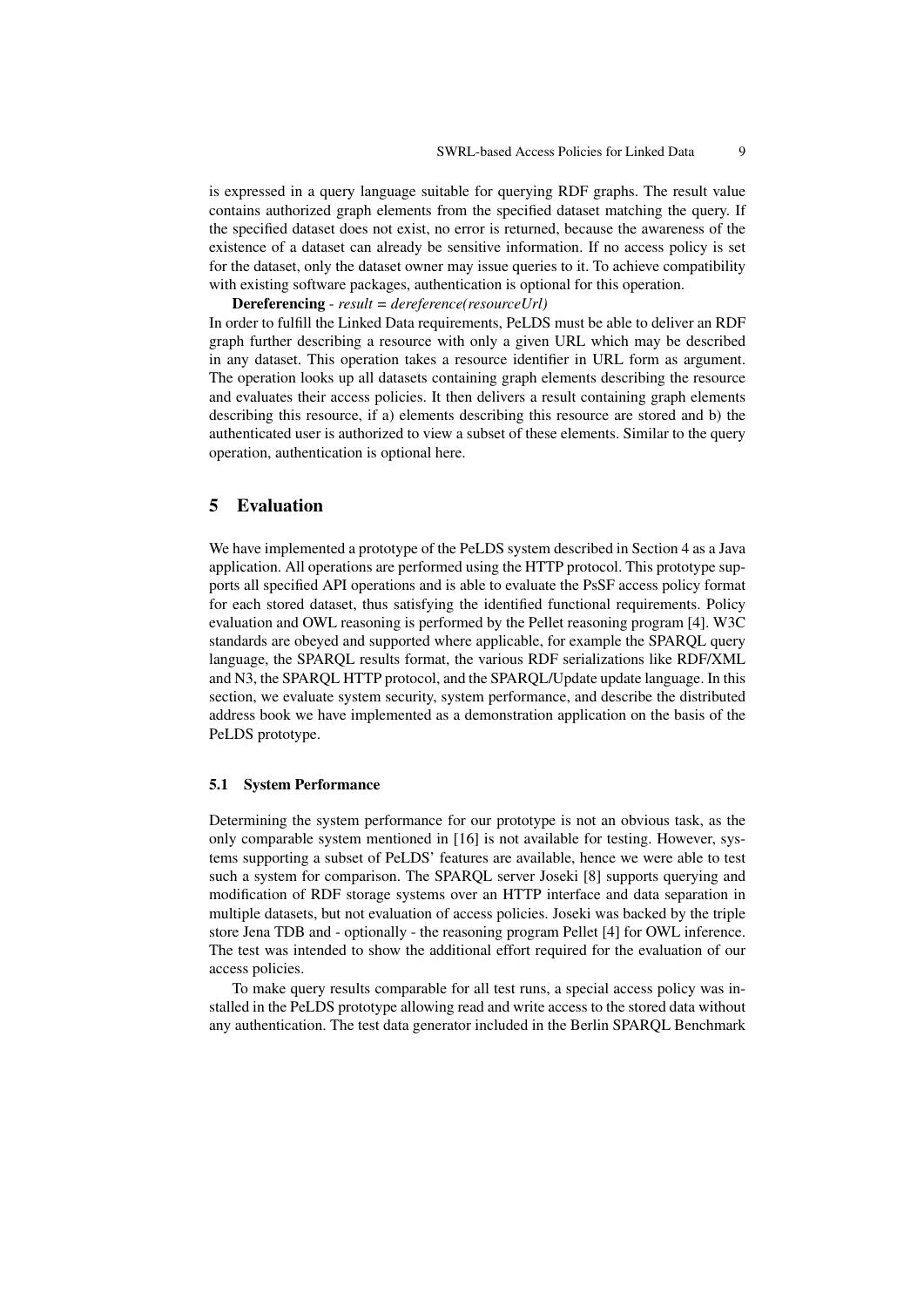

Fig. 2. Query performance

[3] was used to generate a sufficient amount of triples for testing in datasets of different sizes. Each dataset was imported into the respective system and a simple SPARQL query returning all stored and inferred triples was executed at least three times for each dataset. The shortest time required to complete the query was taken as a test result, in order to acknowledge caching strategies. Test results are given as a scatter plot in Figure 2 with the x-axis describing the amount of triples and the y-axis the time required to complete the test query. As the result of the  $R^2$  least squares fitting test, an approximation to a polynom of second degree is also plotted.

The difference in results of the Joseki instance with and without reasoning support illustrates the amount of time required for reasoning in general. The PeLDS prototype requires additional time for access policy evaluation, however, this effort only increases in a linear fashion as the dataset grows. The approximation tests yielded polynomial complexity for both Joseki and PeLDS which is mainly attributed to reasoning activities.

## 5.2 Security Considerations

PeLDS's security directly depends on secure authentication. If an attacker is able to circumvent the FOAF+SSL authentication scheme, unauthorized access is possible. FOAF+SSL relies on dereferencing the URL identifying a user, if an attacker gains control over that URL, for example by manipulating DNS entries, he is able to take that identity. However, recent improvements to the Internet architecture such as DNSSEC aim at impeding such attacks. Another attack vector are the queries specified. They do not pose a security threat by themselves, as they are not evaluated over the global database. Queries can only "see" a temporary graph containing only the elements of the specified datasets authorized for the current user.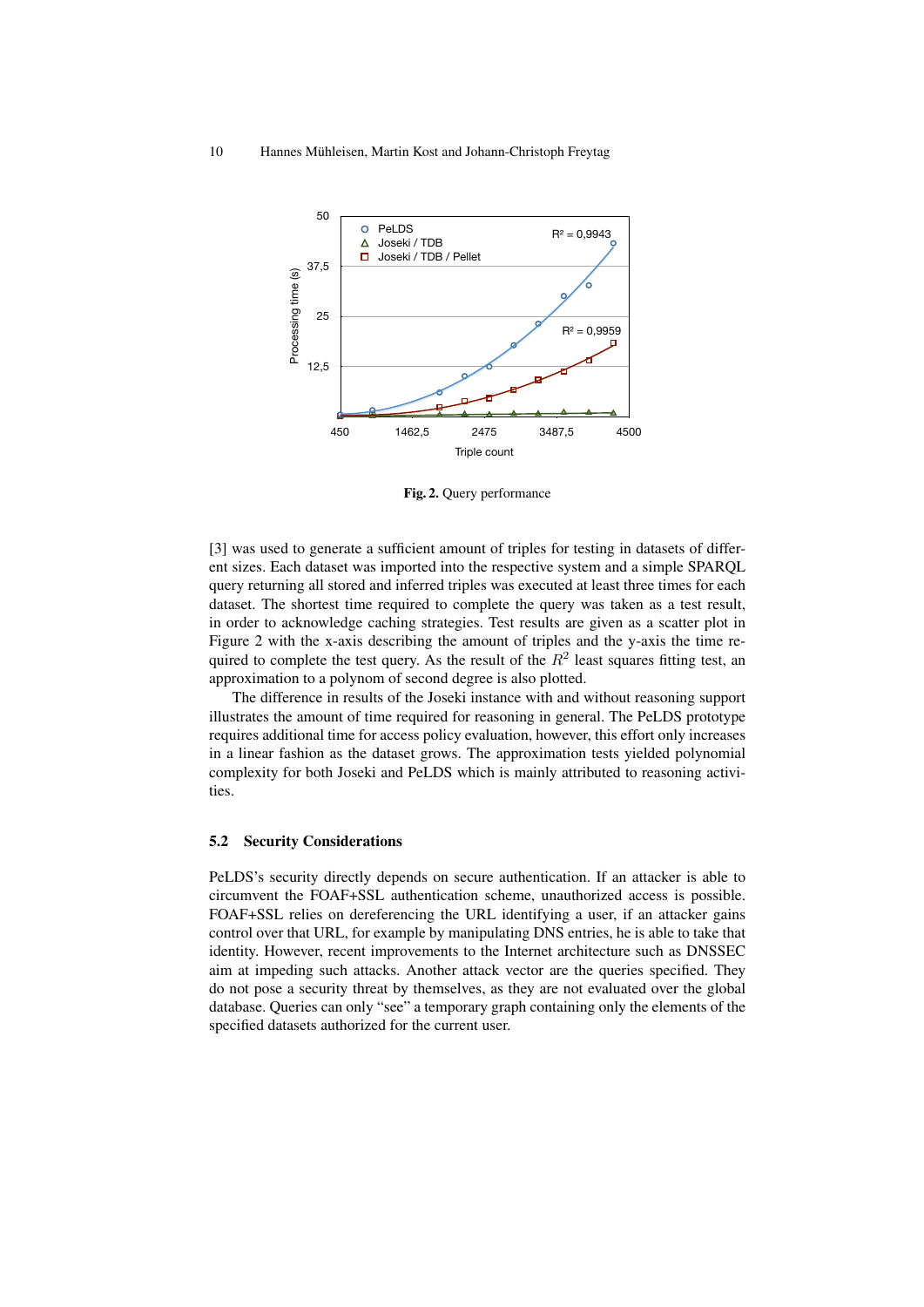#### 5.3 Demo Application: Distributed Address Book

In order to demonstrate the capabilities of the PeLDS system, we have implemented a demo application with a storage layer solely based on PeLDS. This application implements a distributed address book as a web application. Users can manage their contact profiles and contacts within this address book. Users are identified by a URL and all information about the contacts is retrieved in real-time from the server their corresponding profile is stored on. Users can organize their contacts in groups and assign visibilities to each data item stored in their profile. For example, a user may define her telephone number to be private and only visible to her family.

All user data is stored within a PeLDS instance. Storage communication is handled via SPARQL and SPARQL/Update, respectively. The privacy settings the users define are translated into PeLDS access policies and activated for their personal data. Access to user data is controlled by PeLDS, thus only clients properly identifying themselves and authorized can retrieve protected information. Data integration and user identification is performed using Linked Data principles, all a user has to know to add another user to his address book is the URL describing her.

In contrast to popular systems, our Distributed Address Book leaves all personal data under the control of each user, a central instance is not required. Also, an arbitrary client program capable of displaying RDF information can be used to view and manage address book entries, given that this client supports the usage of SSL certificates.

## 6 Conclusion and Outlook

Following a survey of existing work in the area of access control for Semantic Web storage systems, we commenced on detailing the different types of access policies and the methods for data classification within the contexts of RDF graphs used to represent Semantic Web content. We then explained the Semantic Web Rule Language as a possible candidate for a rule format in access policies. Our concept of a Policy-enabled Linked Data server was described. PeLDS consists of our access policy language PsSF, which extends SWRL by adding custom predicates for data classification, an OWL policy schema, the FOAF+SSL authentication mechanism and a high-level API definition of the different operations provided. This concept was implemented as a prototype and evaluated for system performance in comparison with an established solution, Joseki. Our Distributed Address Book based on PeLDS was introduced to show the kind of both distributed and privacy aware applications now possible. The PeLDS prototype and the Address Book are available as open source software and can be downloaded at http://www.pelds.org.

We would like to extend both the PeLDS concept and prototype with more features such as negation support within our policy language. Performance optimizations are another area of future work, as scalability was not the main goal for the implementation of the prototype. API operations for detailed modifications of single rules instead of whole access policies may also be desirable.

Acknowledgments We would like to thank the anonymous reviewers, Andy Seaborne for his answers, and Benjamin Nowack for the approval of our patches.